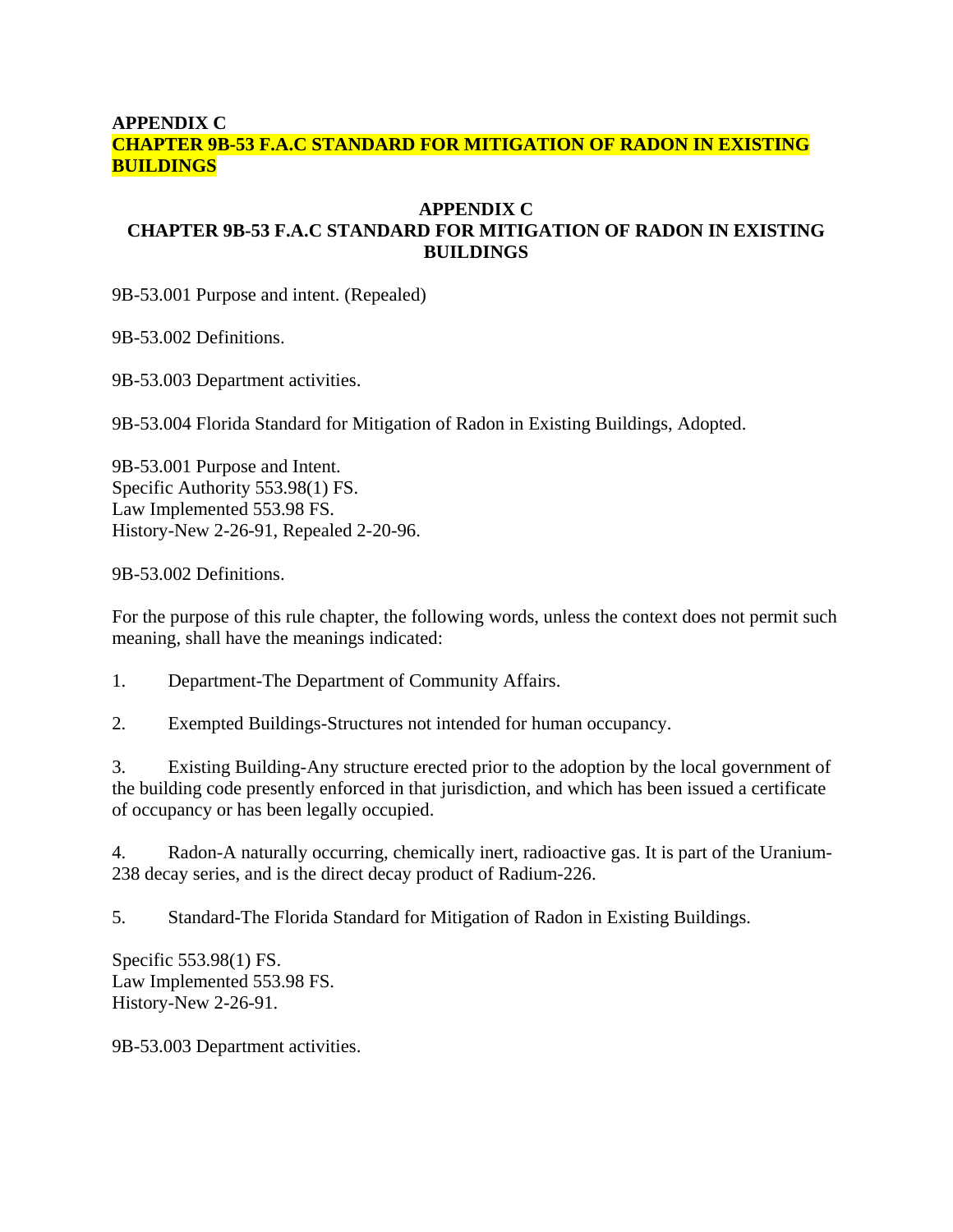1. The department may interpret and clarify various aspects of the Florida Standard for Mitigation of Radon in Existing Buildings. The department will promulgate such rules and regulations as will from time to time be deemed necessary to carry out its purpose.

2. The department shall provide training on the use of the standard.

3. Within two years of the date of adoption of the standard, and at least biennially thereafter, the department shall update and adopt standards based on the most current research. Any person may submit recommendations for proposed revisions or modifications to the standard to the department for consideration. Such proposed revisions and modifications shall be submitted in writing on Department of Community Affairs Form #200, the "Proposed Code Change Request" form, incorporated herein by reference, effective 1991. Such proposals shall include an identification of the section of the standard to be revised, the new proposed language, and a justification or reason for the change. The department shall conduct a public hearing(s) in accordance with the requirements of Chapter 120, F.S. Proposed revisions or modifications deemed necessary and appropriate by the department shall then be adopted for implementation pursuant to Chapter 120, F.S., and Section 553.98, F.S.

4. The department may contract for supplemental consulting services necessary for performance of its duties.

5. Any person may request information or interpretations regarding the application and administration of the standards adopted herein, provided any oral request is later confirmed by the party to the department in writing.

6. The department shall collect such data as necessary to evaluate the effectiveness and extent of implementation of this standard.

Specific 553.98(1), 120.53(1)(a) FS. Law Implemented 553.98 FS. History-New 2-26-91.

9B-53.004 Florida Standard for Mitigation of Radon in Existing Buildings.

1. The June 1994 edition of the Florida Standard for Mitigation of Radon in Existing Buildings, that edition of the standard having an effective date of June 1, 1994, is herein incorporated by reference. The department shall revise, update and maintain the Florida Standard for Mitigation of Radon in Existing Buildings.

2. A copy of the above referenced standard as amended has been filed with these regulations with the Secretary of State. The standard is also available for reference and inspection at the department offices in Tallahassee, Division of Housing and Community Development.

Specific 553.98(1) FS. Law Implemented 553.98 FS. History-New 2-26-91, Amended 5-10-94.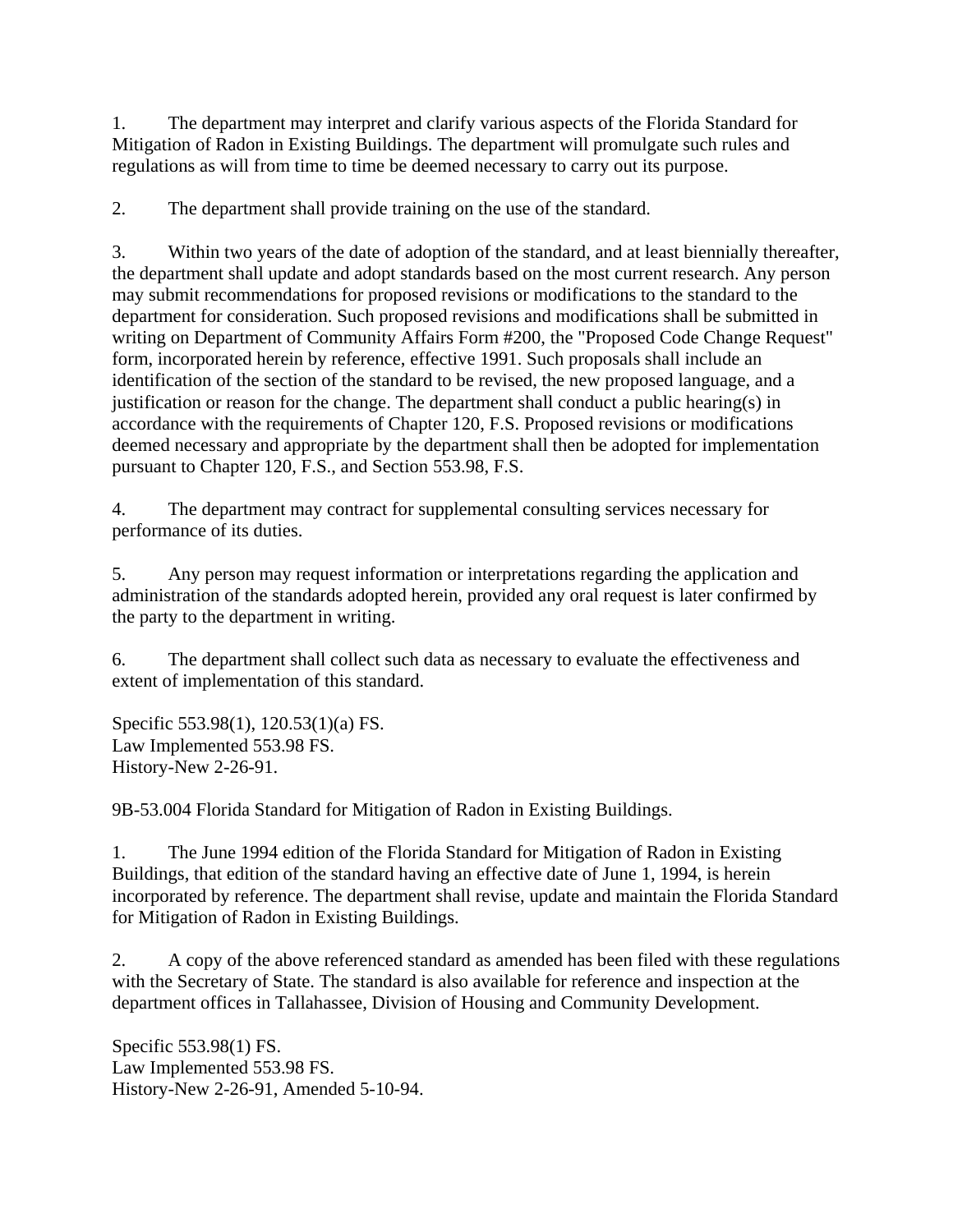# FLORIDA STANDARD FOR MITIGATION OF RADON IN EXISTING BUILDINGS

Effective: June 1, 1994

Introduction

Radon is a radioactive gas which occurs naturally in soils. It has been found in high concentrations in some areas of many states including Florida. Radon can enter buildings through floor cracks and openings driven by pressure differences which result from space conditioning and ventilation systems, temperatures and wind. Its radioactive decay products can cause lung cancer when inhaled.

The following building standards have been developed in accordance with Section 553.98, Florida Statues to protect the public by setting standards for mitigation of radon concentrations in existing buildings.

Principal Approaches for Radon Mitigation in Existing Buildings.

This building standard addresses five principal approaches to mitigating radon accumulation in buildings:

1. Radon control using the building structure as a gas barrier. This is a passive approach which requires no fans (see Chapter 4).

2. Radon control by lowering the air pressure in the soil beneath the building relative to the indoor air pressure of the building. This is an active approach which requires one or more electrically driven fans (see Chapter 6).

3. Radon control by raising the indoor air pressure in the building relative to the air pressure in the soil beneath the building. This is an active approach which may either use an existing heating and air-conditioning system blower or an additional electrically driven fan. This approach may have significant negative impact on the annual energy consumption of the building due to heating and cooling of additional outdoor air in addition to fan power consumption (see Chapter 5).

4. Radon control by ventilating the building with outdoor air. This is an active approach which may either use an existing heating and air-conditioning system blower or an additional electrically driven fan. This approach may have significant negative impact on the annual energy consumption of the building due to heating and cooling of additional outdoor air and to increased fan power consumption (see Chapter 5).

5. Radon control by separating the building and source with a ventilated region of outside air. This approach is generally applicable to buildings with a crawl space, and may be either active or passive (see Chapter 6).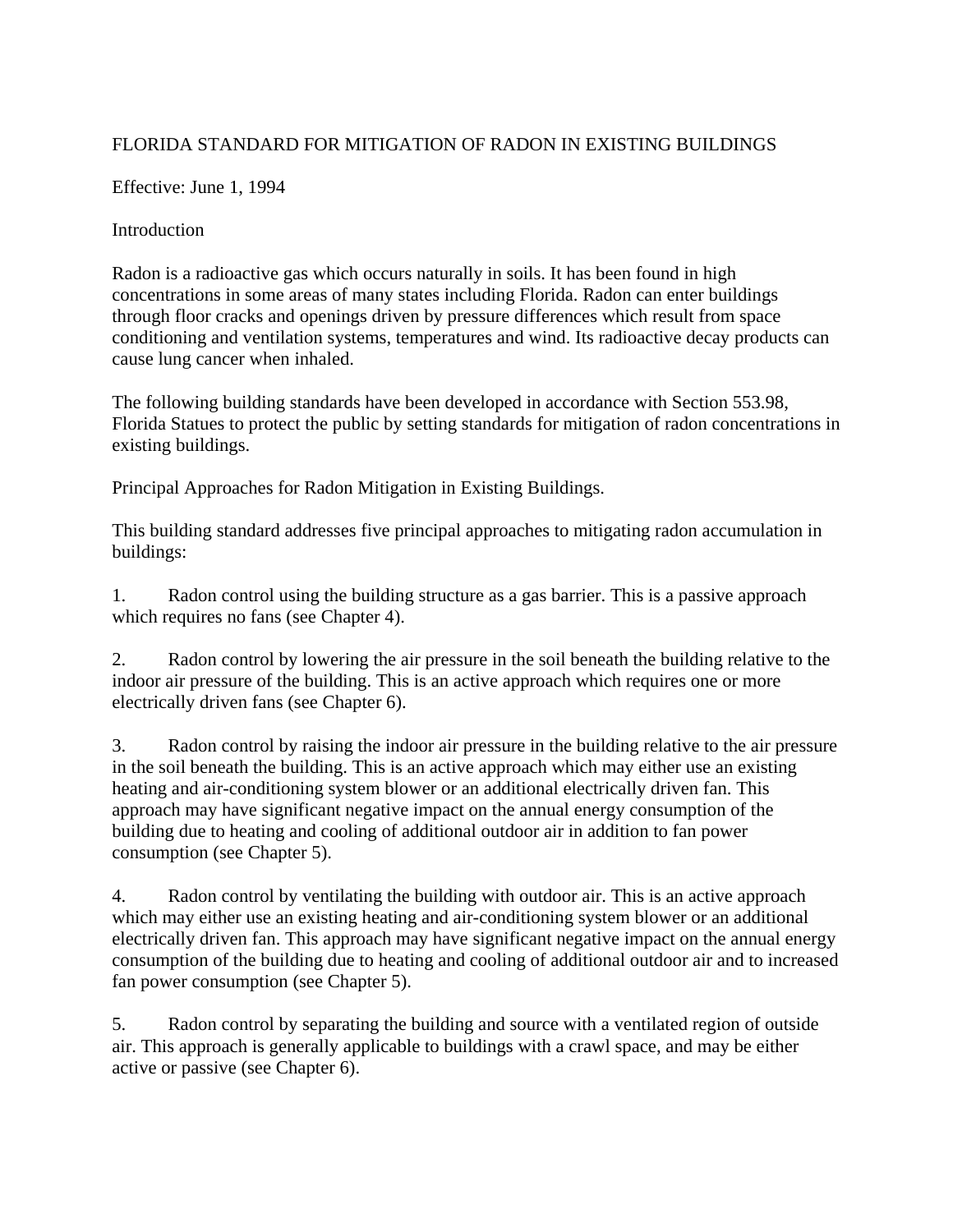The standard does not mandate the implementation of any of the principal approaches listed above. It establishes minimum standard practices for each of the principal approaches. Implementation of these minimum standard practices does not guarantee successful mitigation. A post mitigation indoor radon concentration test must be conducted to demonstrate successful mitigation in compliance with the rules of the Department of Health and Chapter 3 of this standard.

## FOREWORD

The practices incorporated in the standard are based on experience, testing, and in certain cases expectations founded on interpretation of fundamental physical principles. The demonstration at successful mitigation utilizing the different approaches incorporated in this standard varies.

Subslab depressurization, crawlspace ventilation, and submembrane depressurization have the highest demonstrated success rates. Success with these approaches has in many cases required modification and enhancement of systems based on post mitigation indoor radon tests.

Effective sealing of accessible entry points has been demonstrated to make a significant impact on indoor radon concentrations. However, mitigation by sealing entry points alone has not had a demonstrated level of success equivalent to the aforementioned active mitigation systems. This is understood to be principally because of the difficulty in locating and treating enough entry points to resist the driving forces which cause radon laden soil gas and crawlspace air entry. The significance of entry points and their treatment can be ranked based on their size, location and the degree of depressurization of the building space surrounding them. Design and construction of successful subslab depressurization systems also depends on entry point size, location and the magnitude of coincident building depressurization. Attention to limiting entry at points of high depressurization such as space conditioning system return plenums, mechanical closets, etc., is critical to the success of both passive mitigation and minimally designed active mitigation systems.

Building pressurization is expected, based on fundamental principles, to provide a potentially effective mitigation strategy. The effectiveness for individual cases may rely on occupant behavior as well as building leakage characteristics. Pressurization systems also have potentially major impacts on occupant comfort, humidity control and energy use.

Building ventilation has potential application where low indoor radon concentrations exist initially. This approach can have significant impacts on the ability of a building's climate control systems to perform adequately in the hot and humid climate and on energy consumption for comfort conditioning.

None of the techniques in this standard are guaranteed to provide adequate mitigation. The complexities of existing buildings and the inherent limitations in the ability to determine the building's construction characteristics result in conditions too diverse for a standard to anticipate. Successful mitigation depends on the experience of the mitigator to make an effective selection of mitigation options. A post mitigation indoor radon test is essential for determining if initial mitigation has been successful. Proper maintenance and operation of mechanical systems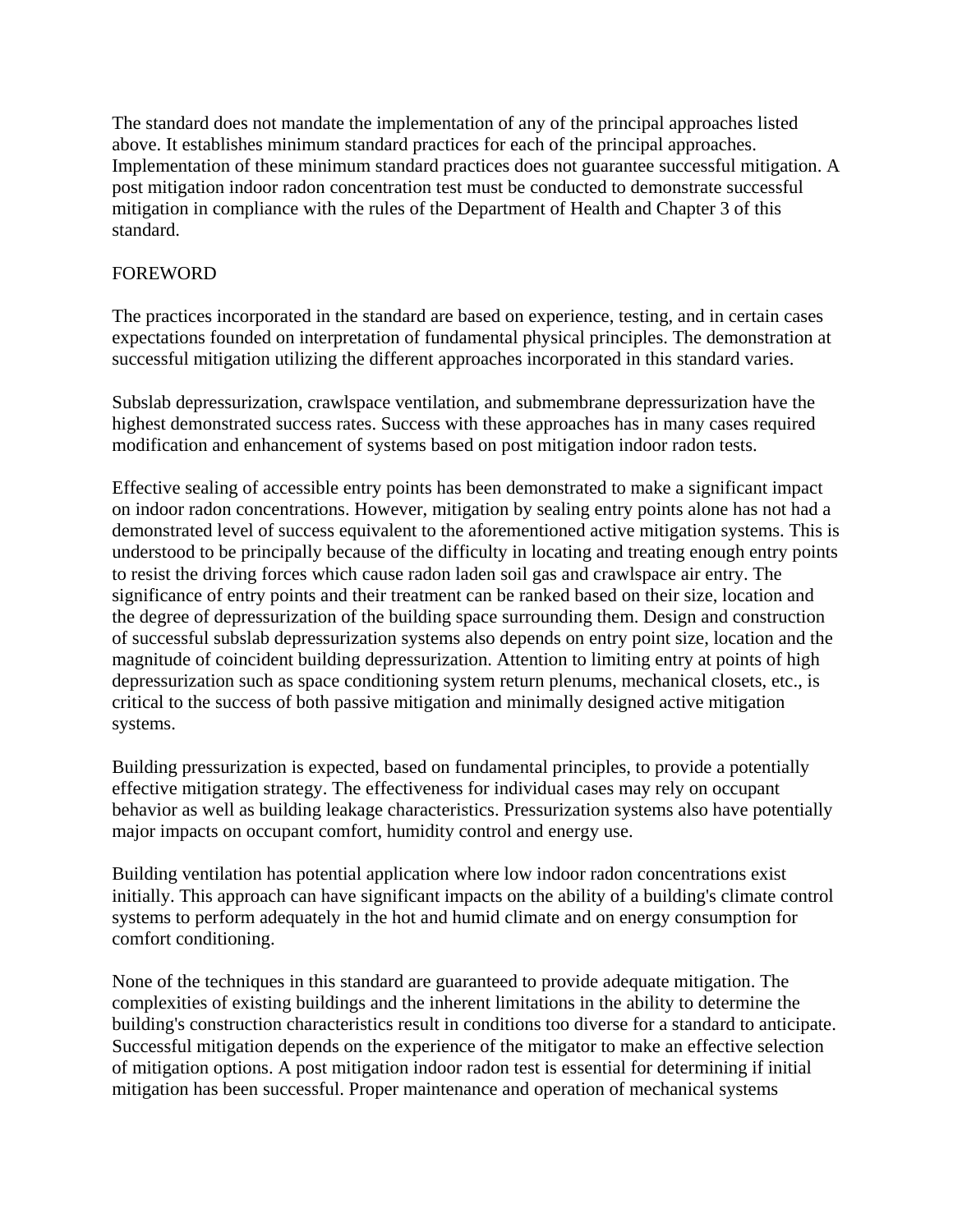implemented as part of active mitigation approaches are critical to the long term effectiveness of mitigation where such systems are used. Periodic retests of indoor radon concentrations at least every two years, and when the building undergoes significant structural alterations, are advised for all mitigation approaches to provide continued assurance of safe indoor radon levels.

#### TABLE OF CONTENTS

Chapter Description Page No.

CHAPTER 1 ADMINISTRATION

 101 General C.5 102 Alternate Materials and Methods C.5 103 Compliance C.5

CHAPTER 2 DEFINITIONS

 201 General C.5 202 Definitions C.5

CHAPTER 3 TESTING

301 General C.6

CHAPTER 4 STRUCTURAL SEALING AND HVAC SYSTEM BALANCING

 401 General C.6 402 Sealing Cracks and Joints in Concrete Floors and Walls C.6 403 Floors Over Crawl Space C.6 404 Combined Construction Types C.7 405 Approved Sealant Materials C.7 406 Space Conditioning and Ventilation Systems C.7

CHAPTER 5 ENGINEERED SYSTEMS

 501 General C.7 502 Design Criteria C.7

CHAPTER 6 SOIL DEPRESSURIZATION SYSTEMS

 601 General C.8 602 Soil Depressurization System Installation Criteria C.8 603 Soil Depressurization System Design Criteria C.8 604 Crawl Space Ventilation C.9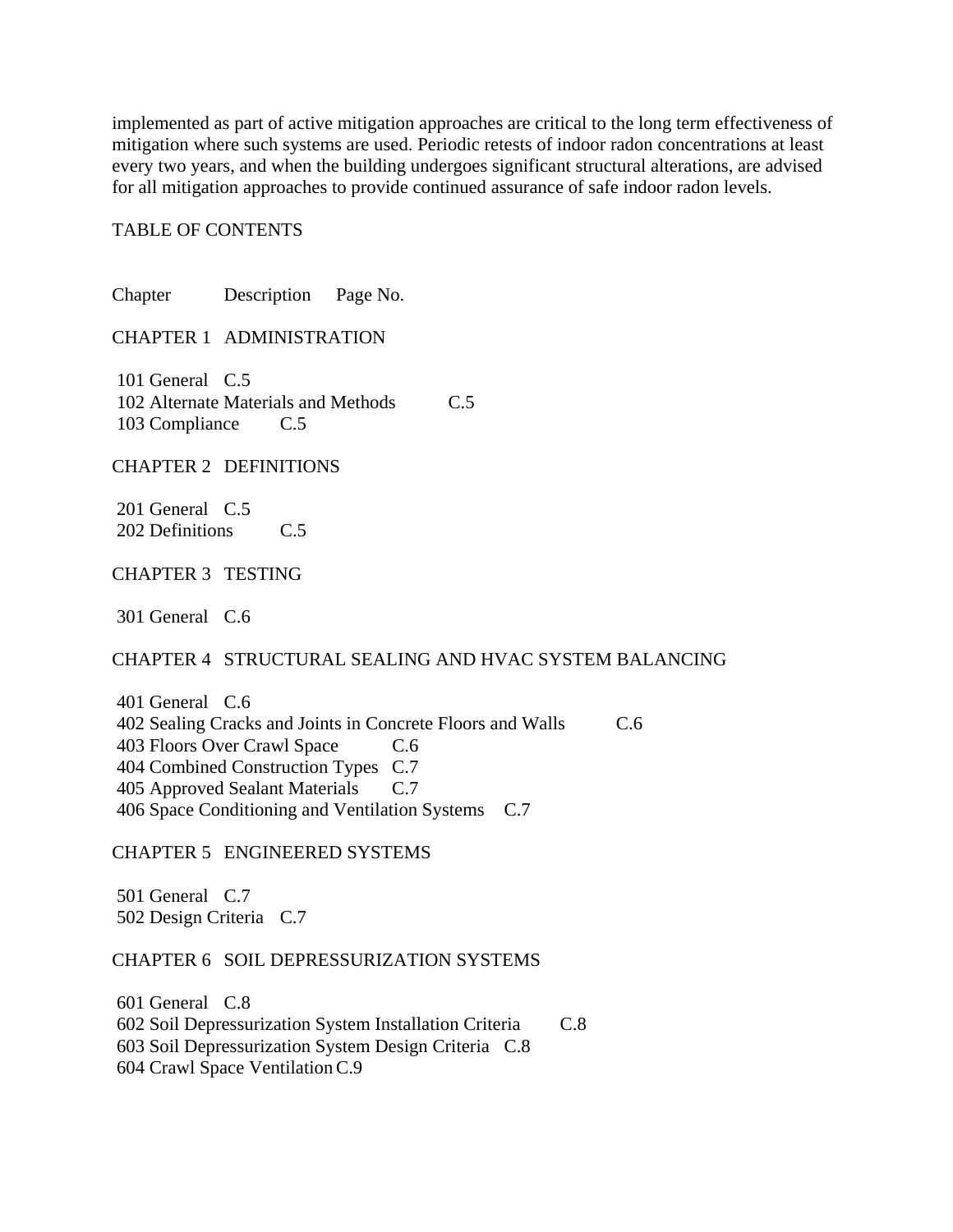#### CHAPTER C101 ADMINISTRATION

## C101 General.

C101.1 Title. Provisions in the following chapters and sections shall constitute and be known as, and may be cited as, the Florida Standard For Mitigation of Radon in Existing Buildings, hereinafter referred to as "this standard."

C101.2 Intent.

C101.2.1 General. This standard applies to those alterations to existing buildings that are implemented to reduce indoor radon concentrations, in order to enable control of human exposure to indoor radon and its progeny.

C101.2.2 Limits. This standard is intended to improve indoor air quality with respect to radon. These standards are based on the principle of limiting radon concentrations to levels as low as reasonably achievable, within the limitations at current technology and economic feasibility. Use of this standard does not guarantee radon will be limited to any specific concentrations in a building; however, experience indicates a reduction in radon and its progeny can be realized by using the mitigation strategies described in this standard.

C101.2.3 Durability. Experience with the radon-resistant construction details contained herein has been limited to a fraction of the average life of a building. Implementation of radon mitigation measures described herein does not guarantee that mitigation effects will be permanent. Periodic inspection and maintenance of the radon mitigation measures and retesting of indoor radon levels is the responsibility of the building owner.

## C101.3 Scope.

C101.3.1 Applicability. The provisions of this standard shall apply to the construction or alteration associated with the mitigation of indoor radon in every building or structure not specifically exempted. Exempted occupancies shall include structures not intended for human occupancy.

C102 Alternate materials and methods. The provisions of this standard are not intended to prevent the use of any material or method of construction not specifically prescribed by this standard, provided any such alternate is demonstrated according to the provisions of Chapter C3 of this standard, to be effective at the control of radon.

C103 Compliance. All mitigation shall be deemed to be in compliance with this standard when: (a) the techniques utilized in mitigation meet the minimum standard practices established herein; and (b) the building is determined to meet the "not to exceed" exposure standard established by the DOH or the level specified in any warranty or guarantee provided to the client. The DOH has set an exposure standard for radon decay products in buildings at an annual average of 0.02 working levels. Under conditions often encountered in homes, this is equivalent to an annual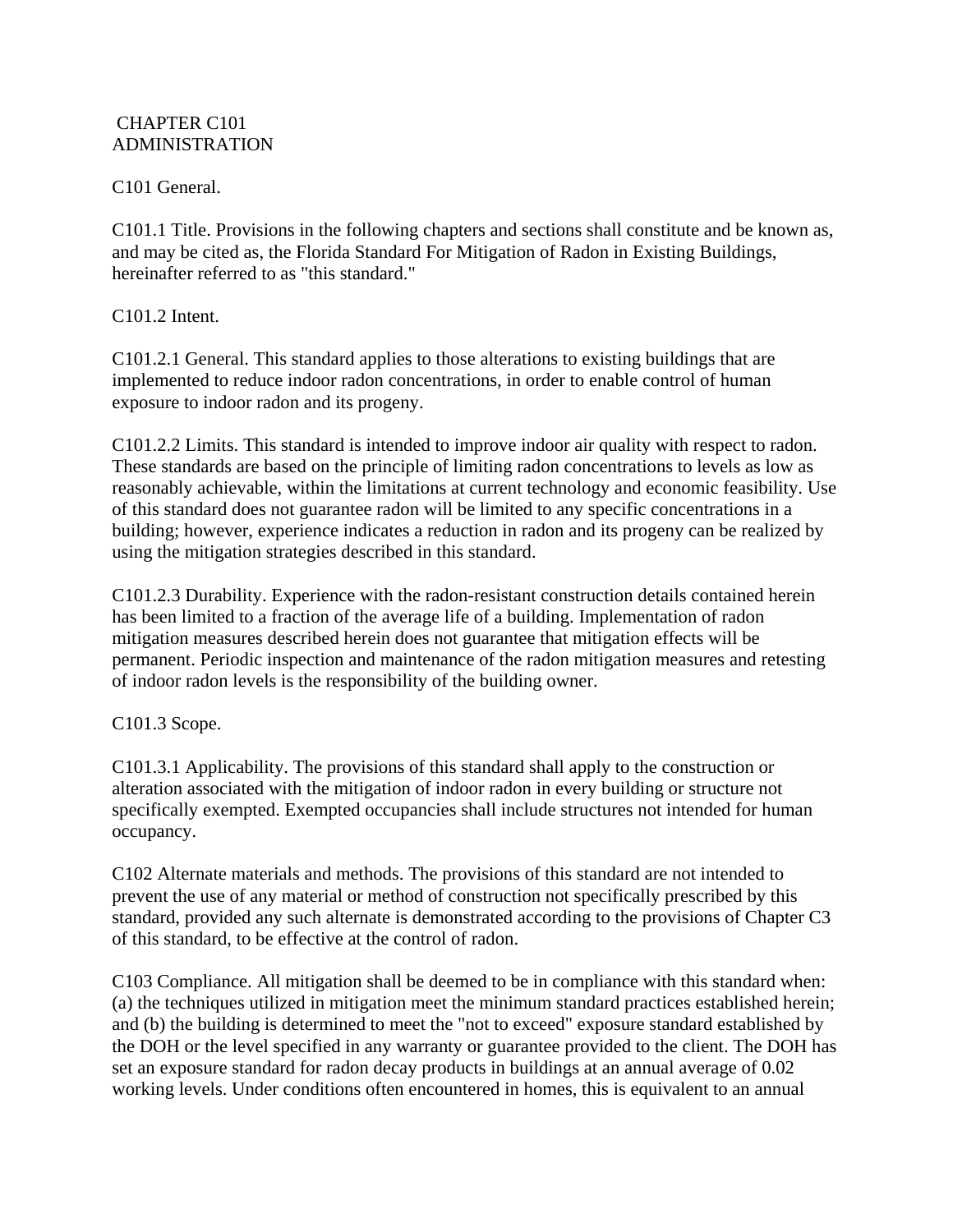average radon level of 4.0 picoCuries per liter. Radon levels in most buildings can be reduced to 4.0 picoCuries per liter or below.

Testing must be conducted in accordance with all applicable sections of the DOH Florida Administrative Code, Chapter 64E-5 and in accordance with Chapter C3 of this standard.

#### CHAPTER C201 **DEFINITIONS**

C201 General. For the purposes of this standard, certain abbreviations, terms, phrases, words and their derivatives shall be set forth in this chapter. Where terms are not defined therein, they shall have the meaning as noted in the applicable locally adopted code. Words not defined in any locally adopted code shall have the meanings in Webster's Ninth New Collegiate Dictionary, as revised.

C202 Definitions.

AUTOMATIC. Self-acting, operating by its own mechanism when activated by some personal influence, as for example, a change in current, pressure, temperature or mechanical configuration.

CAULKS AND SEALANTS. Those materials which will significantly reduce the flow of gases through small openings in the building shell. Among those used are:

Urethane. A crystalline ester-amide used as a gelatinizing agent for cellulose acetate or cellulose nitrate. A component of polyurethane used in making flexible and rigid foams, elastomers, and resins for coatings and adhesives.

CONDITIONED SPACE. All spaces which are provided with heated and/or cooled air or which are maintained at temperatures over 50°F (10°C) during the heating season, including adjacent connected spaces separated by an uninsulated component (e.g. basements, utility rooms, garages, corridors).

CONTRACTOR. A building trades professional licensed by the state, including certified mitigation business.

CRAWL SPACE. An area beneath the living space in some houses, where the floor of the lowest living area is elevated above grade level. This space (which generally provides only enough head room for a person to crawl in), is not living space, but often contains utilities.

DEPRESSURIZATION. A condition that exists when the measured air pressure is lower than the reference air pressure.

ELASTOMERIC. That property of macromolecular material of returning rapidly to approximately the initial dimensions and shape, after substantial deformation by a weak stress and release of stress.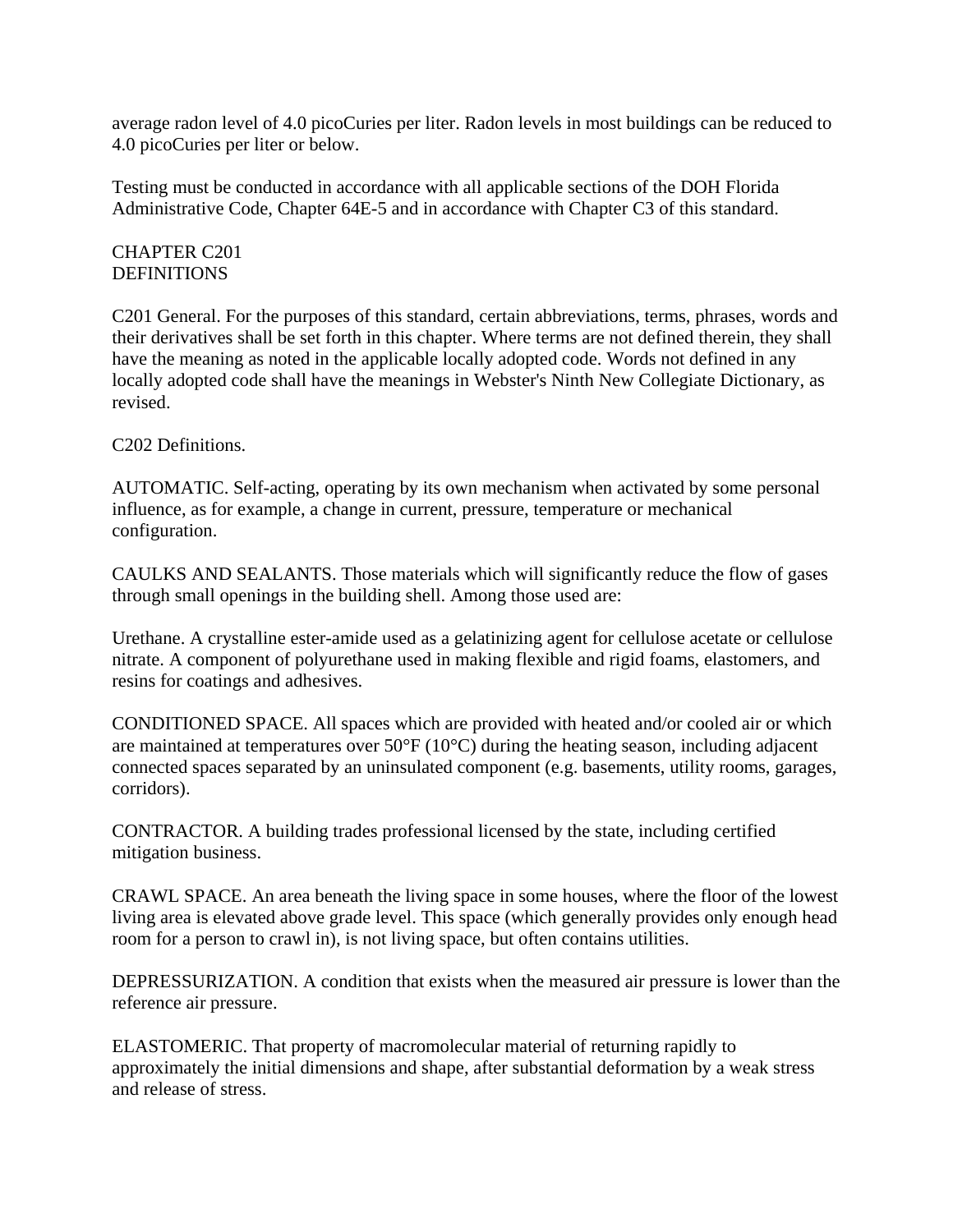Mil - 1 mil  $= 1/1000$  of an inch

MITIGATION. The act of making less severe, reducing or relieving. For the purposes of this standard, a building shall not be considered as mitigated until it has been demonstrated to meet the standards of compliance specified in Section 103.

OUTSIDE AIR. Air taken from the outdoors and, therefore, not previously circulated through the system.

PICOCURIE (pCi). A unit of measurement of radioactivity. A curie is the amount of any radionuclide that undergoes exactly 3.7 x 1010 radioactive disintegrations per second. A picocurie is one trillionth (10-12) of a curie, or 0.037 disintegrations per second.

PICOCURIES PER LITER (pCi/l). A common unit of measurement of the concentration of radioactivity in a gas. A picocurie per liter corresponds to 0.037 radioactive disintegrations per second in every liter of air.

RADIUM (Ra). A naturally occurring radioactive element resulting from the decay of Uranium. It is the parent of radon.

RADON (Rn). A naturally occurring, chemically inert, radioactive gas. It is part of the Uranium-238 decay series, it is the direct decay product of Radium-226.

SOIL DEPRESSURIZATION SYSTEM. A system designed to withdraw air below the slab through means of a vent pipe and fan arrangement (active).

SOIL GAS. Gas which is always present underground, in the small spaces between particles of the soil or in crevices in rock. Major constituents of soil gas include nitrogen, water vapor, carbon dioxide, and (near the surface) oxygen. Since Radium-226 is essentially always present in the soil or rock, varying levels of Radon-222 will exist in the soil gas.

SOIL GAS RETARDER. A concrete slab; polyvinylchloride (PVC) ethylenepropylene dieneterpolymer (EPDM), neoprene or other flexible sheet material; or other system of materials placed between the soil and the building for the purpose of reducing the flow of soil gas into the building.

VENTILATION. The process of supplying or removing air, by natural or mechanical means, to or from any space. Such air may or may not have been conditioned.

#### CHAPTER C301 **TESTING**

C301 General. Where mitigation projects are performed by commercial mitigation contractors, all tests performed to demonstrate compliance with this standard must be performed by a certified radon measurement business certified by the Florida Department of Health and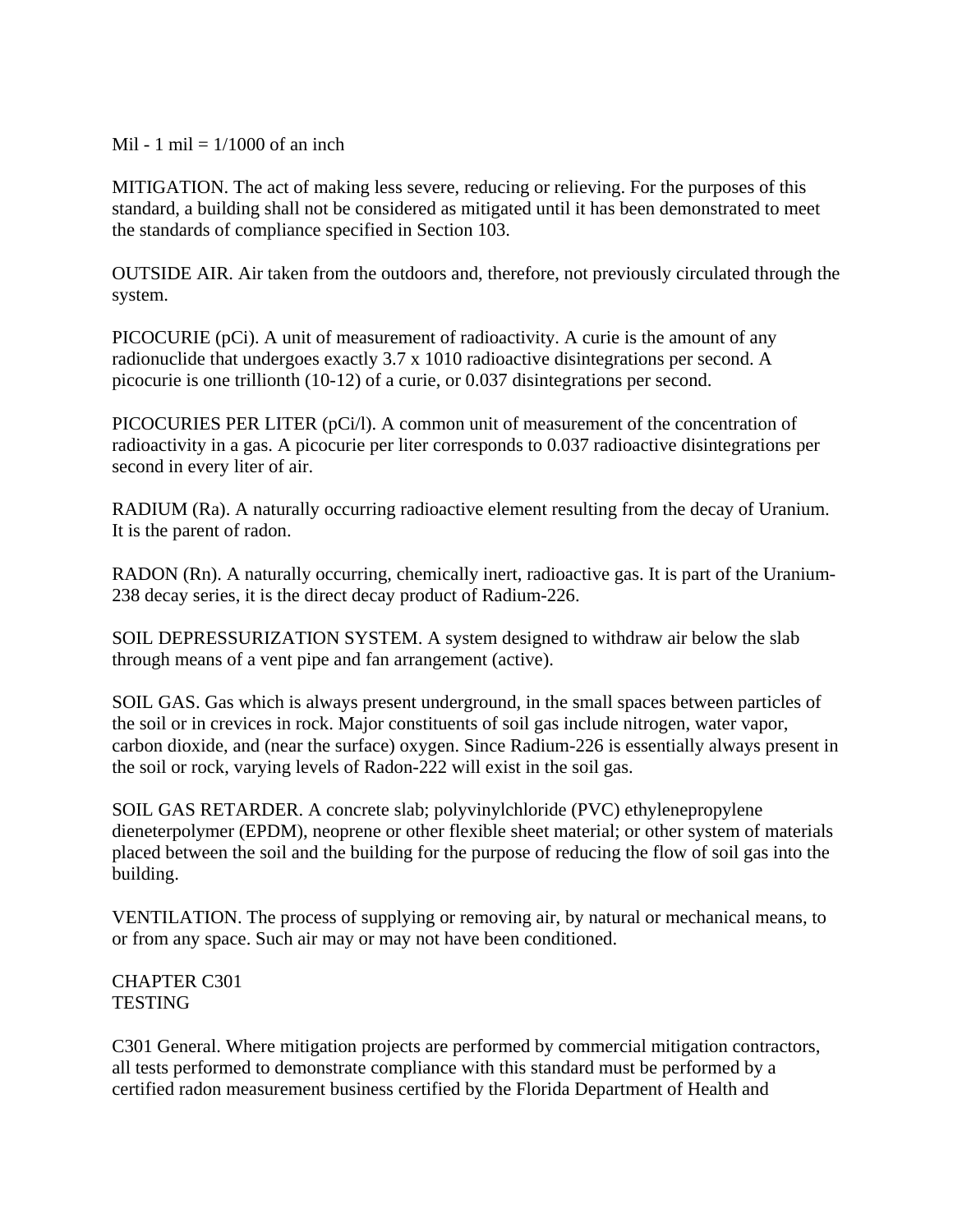Rehabilitative Services. Compliance tests must be performed by a measurement business independent of the mitigation contractor.

C301.1 Test procedures. Testing shall be conducted according to the procedures in the appropriate sections of EPA 402-R-92-004, Indoor Radon and Radon Decay Product Measurement Device Protocols (US EPA, July, 1992) and EPA 402-R-92-003, Protocols for Radon and Radon Decay Product Measurements in Homes (USEPA, June 1993).

C301.2 Acceptable devices and test periods. Selection of devices, operational devices, and test periods shall be in accordance with EPA 402-R-92-004.

C301.2.1 Acceptance criteria. The building will be deemed to comply with the standard if post mitigation test results performed in accordance with this chapter and all applicable sections of Chapter 64E-5, Florida Administrative Code, Part XII, Subpart A, meet the "not to exceed" exposure standard established by the DOH or the level specified in any warranty or guarantee to the client.

#### CHAPTER C401 STRUCTURAL SEALING AND HVAC SYSTEM BALANCING

C401 General. When accessible cracks, penetrations, and joints in floors and walls in contact with the soil, or separating conditioned space from a crawl space, are sealed to reduce radon entry, they shall as a minimum be sealed in accordance with the provisions of this chapter. In addition, when acceptable indoor radon concentrations are attained by the sealing of ducts and plenums, they shall be done in accordance with the provisions of this chapter.

C402 Sealing cracks and joints in concrete floors and walls.

C402.1 Small cracks and joints. Cracks and joints with widths less than 1/16 inch (1.6 mm) shall be repaired by the application of an elastomeric material capable of withstanding at least 25 percent extension and extending at least 4 inches (102 mm) beyond the length and width of the crack, or by the method described in Section C402.2.

C402.2 Large cracks and joints. Cracks with widths larger than 1/16 inch (1.6 mm) shall be enlarged to a recess with minimum dimensions of 1/4 inch by 1/4 inch (6.3 mm by 6.3 mm) and sealed with an approved caulk or sealant applied over a sealant backer in accordance with the manufacturer's recommendations. Cracks and joints with widths less than 1/16 inch (1.6 mm) may also be sealed in this manner if traffic, floor covering material or other conditions are inconsistent with the provisions of Section C402.1.

C402.3 Utility penetrations, work spaces and large slab openings. Where large openings through the slab exist, such as at a bath tub drain or a toilet flange, an acceptable method for sealing the exposed soil shall include fully covering the exposed soil with a solvent based plastic roof cement or other approved material as per Section C405.1 to a minimum depth of 1 inch (25 mm). Where voids between masonry foundation walls and the slab edge are accessible, and are sealed in order to reduce radon entry, nonshrinking cementitious material may be used.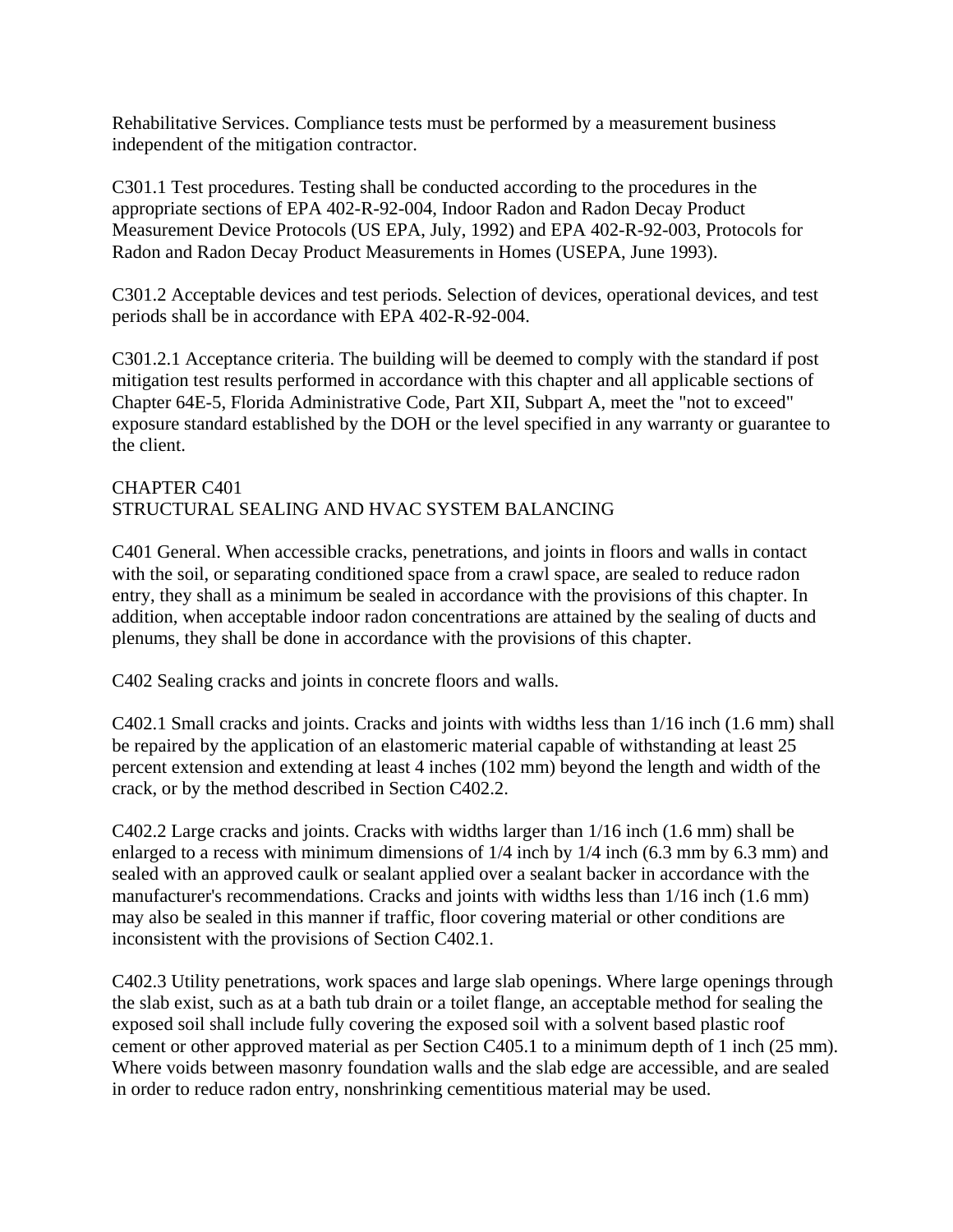C402.4 Utility penetrations in crawl space walls. Utility penetrations or other openings through hollow cavity walls that separate conditioned space from soil, or conditioned space from a crawl space, shall be sealed with an approved material on both the interior and exterior faces of the wall. Penetrations and openings through solid concrete floors or walls may be sealed on only the interior face.

C402.5 Hollow masonry walls. All openings for electrical boxes or plumbing or other wall penetrations in hollow masonry walls, that are sealed in order to reduce radon entry, shall be sealed with an approved caulk and/or gasket on the interior face of the wall.

C402.6 Sumps. Any sump located in a conditioned portion of a building, or in an enclosed space directly attached to a conditioned portion of a building, shall be covered by a lid. An air tight seal shall be formed between the sump and lid and at any wire or pipe penetrations.

C403 Floors over crawl space.

C403.1 Reinforced concrete floors. Cracks and penetrations through concrete floors constructed over crawl spaces, and that are sealed in order to reduce radon entry, shall be sealed in conformance with all applicable provisions of Section C402.

C403.2 Wood-framed floors. All penetrations through the subfloor, including but not limited to plumbing pipes, wiring and ductwork, that are sealed in order to reduce radon entry, shall be sealed with an approved caulk in accordance with the manufacturer's recommendations. Where large openings are created by plumbing, such as at bath tub drains, sheet metal or other rigid and durable materials shall be used in conjunction with sealants to close and seal the opening.

C404 Combined construction types.

C404.1 Structural chases. Openings which connect a crawl space and the space between floor or ceiling joists, wall studs, or any other hollow chase adjoining conditioned space, that are sealed in order to reduce radon entry concentrations, shall be closed and sealed in accordance with the appropriate portions of this chapter.

C404.2 Wall penetrations. Openings for electrical or plumbing connections in a wall between a crawlspace and a conditioned space, that are sealed in order to reduce radon entry, shall be closed and sealed with an approved caulk and/or gasket.

C404.3 Doors. When a door is located in a wall between a crawlspace and the conditioned space, it shall be fully weatherstripped or gasketed.

C405 Approved sealant materials.

C405.1 Sealants. Acceptable caulks and sealants shall conform with ASTM C 920-87, Standard Specifications for Elastomeric Joint Sealants and ASTM C 962-86, Standard Guide for Use of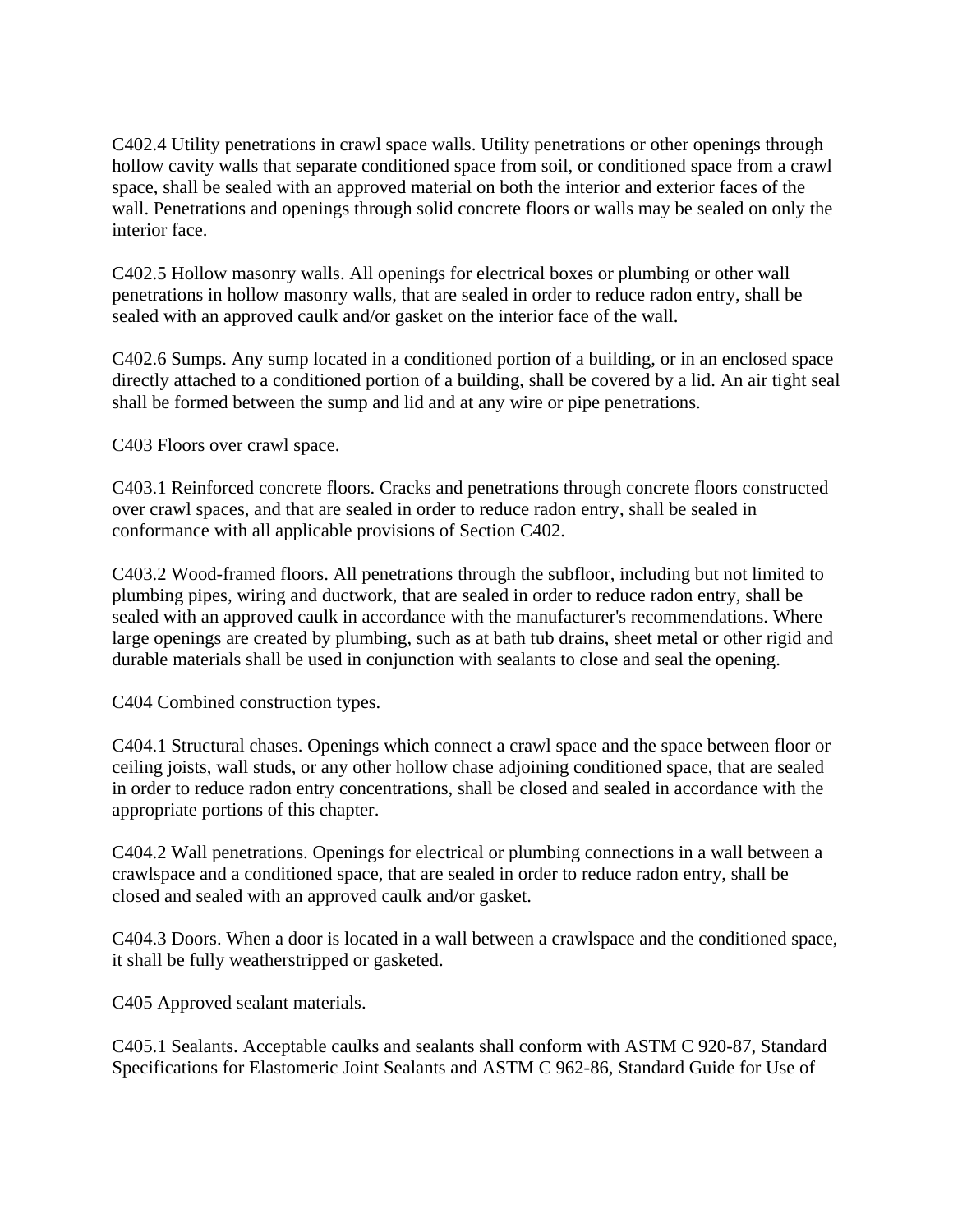Elastomeric Joint Sealants. All sealant materials and methods of application shall be compatible with the location, function and material of the surface or surfaces being sealed.

C406 Space conditioning and ventilation systems.

C406.1 Mechanical system connections. Condensate drains and pipe chases for freon lines that provide a direct connection between the indoor air and the soil shall be sealed in accordance with the provisions of this section.

C406.1.1 Condensate drains. Condensate drains shall connect to air outside the building perimeter at a height of at least 6 inches (152 mm) above the finished grade ground level. Chases through which the condensate and refrigerant lines run shall not terminate in the air return plenum or duct. If a portion of the condensate pipe does not drop below the height of the condensate outlet, then a trap should be installed to prevent suction of outdoor air into the air handler.

C406.1.2 Freon chases. Freon chases that terminate within the house or garage shall be sealed with closed cell expanding foam material. Pipe insulation shall be removed from the freon lines at the point of the seal to provide for complete bond between the freon line and the foam.

C406.2 Air distribution systems.

C406.2.1 Sealing. All ducts and plenums that are modified or sealed in order to achieve acceptable indoor radon concentrations, shall be made airtight in accordance with Chapter 13 of the Florida Building Code, Building, 2004. If ductboard is used, the seal must be on the foil side of the ductboard. Mastic sealing systems designed specifically for the conditions of use shall be used in accordance with the manufacturer's recommendations to close and seal leaks in ducts or plenums. Modifications to ducts located in crawlspaces or service areas of attics shall incorporate support, cover or other protection from accidental damage.

C406.2.2 Return plenums. If acceptable indoor radon concentrations are achieved in part by construction or modification of a return plenum, it shall be constructed with materials and closures which produce a continuous air barrier for the life of the building. Construction of the return plenum shall be done such that a continuous air barrier completely separates the plenum from adjacent building structures. If duct board is the primary air barrier, then the joints shall be sealed by fabric and mastic on the foil side of the board.

## CHAPTER C501 ENGINEERED SYSTEMS

C501 General. Design of radon mitigation systems must be signed by a certified radon mitigation specialist. Additionally, for radon mitigation systems that rely upon ventilation or pressurization of the conditioned space for radon control, the plans and specifications for the ventilation or pressurization system shall be signed and where appropriate sealed according to the provisions of §471.003, Florida Statutes and §553.79, Florida Statutes. Such systems may include, but are not limited to, one of the following: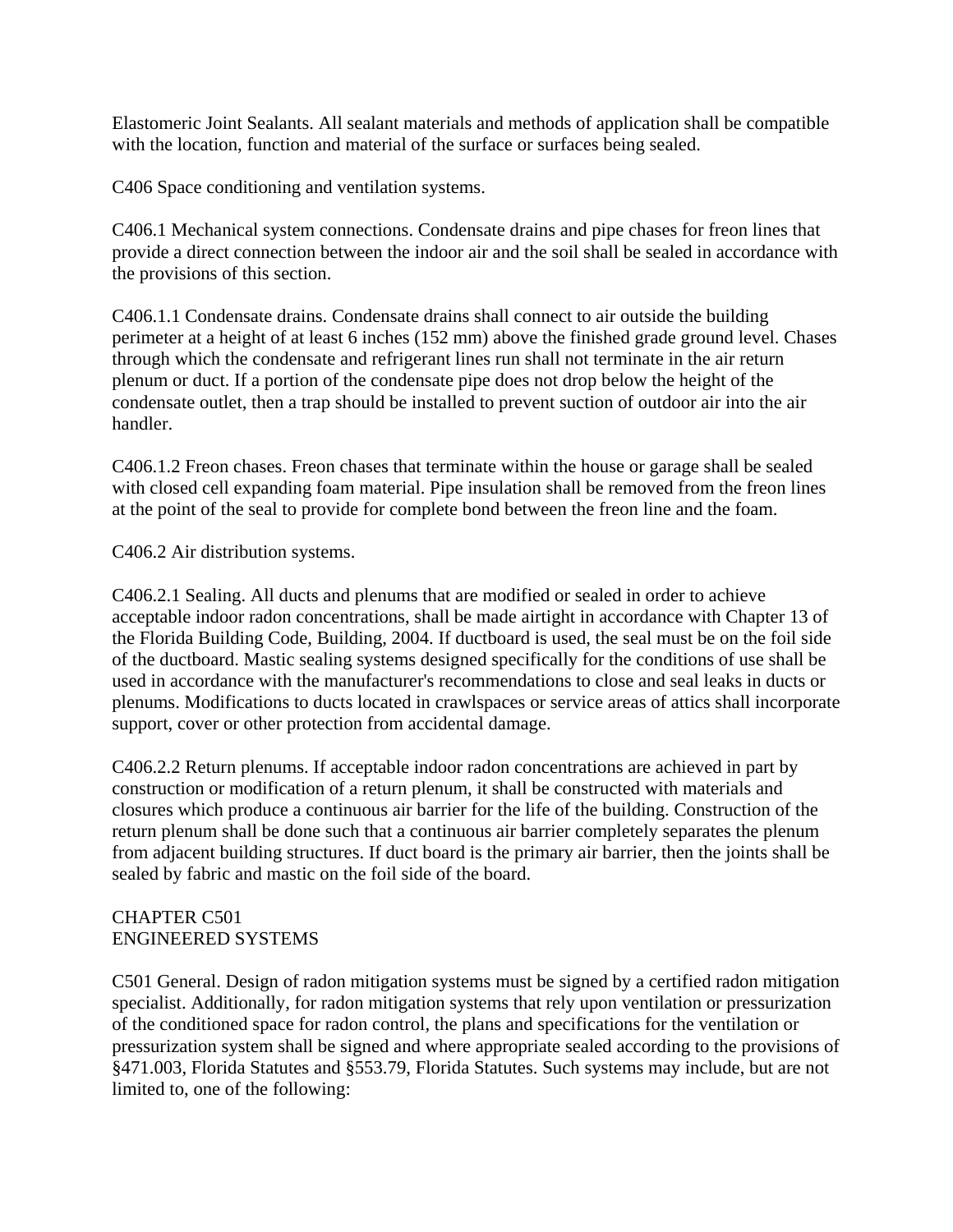C501.1 Air pressure control. Indoor pressure may be elevated relative to subslab levels.

C501.2 Ventilation. An indoor air exchange rate may be maintained in a sufficient quantity to satisfy Section C502.1.

C502 Design criteria.

C502.1 Compliance. Any engineered radon mitigation system in compliance with this standard must maintain an indoor radon concentration equal to or less than the "not to exceed" radon exposure standard established by the Florida Department of Health during the primary hours of occupancy. The interior surfaces of buildings pressurized as the primary means of radon control, must be sealed to Section 606, Air Infiltration, and Chapter 13, Energy Efficiency Code for Building Construction, of the Florida Building Code, Building. The design values for total ventilation and air exchange rates for each space occupancy shall not exceed the minimums provided for each space occupancy classification in Chapter 4, Ventilation, of the Florida Building Code, Mechanical or the ASHRAE 62 Alternative. When these air quantities are not sufficient to maintain indoor concentrations below the acceptable level, other mitigation options shall be used.

C502.2 Tests. The indoor radon concentration must be measured in accordance with Chapter 3 and certified as acceptable according to current Florida Department of Health's rules.

C502.3 System monitoring device. Any engineered system must have a mechanism installed to automatically indicate failure of the system to building occupants, which shall be either a visual device conveniently visible to building occupants, or a device that produces a minimum 60 db audible signal.

#### CHAPTER C601 SOIL DEPRESSURIZATION SYSTEMS

C601 General. This chapter provides minimum design and construction criteria for active soil depressurization systems. The operating soil depressurization system shall maintain under the building a pressure less than the indoor air pressure. Systems for buildings with slab on grade floors shall as a minimum comply with Section C603.1. Systems for buildings with off grade floors shall as minimum comply with Sections C603.2 or C604.

C602 Soil depressurization system installation criteria.

C602.1 Suction fans.

C602.1.1 Fan. Suction shall be provided by a fan, rated for continuous operation and having thermal overload with automatic reset features.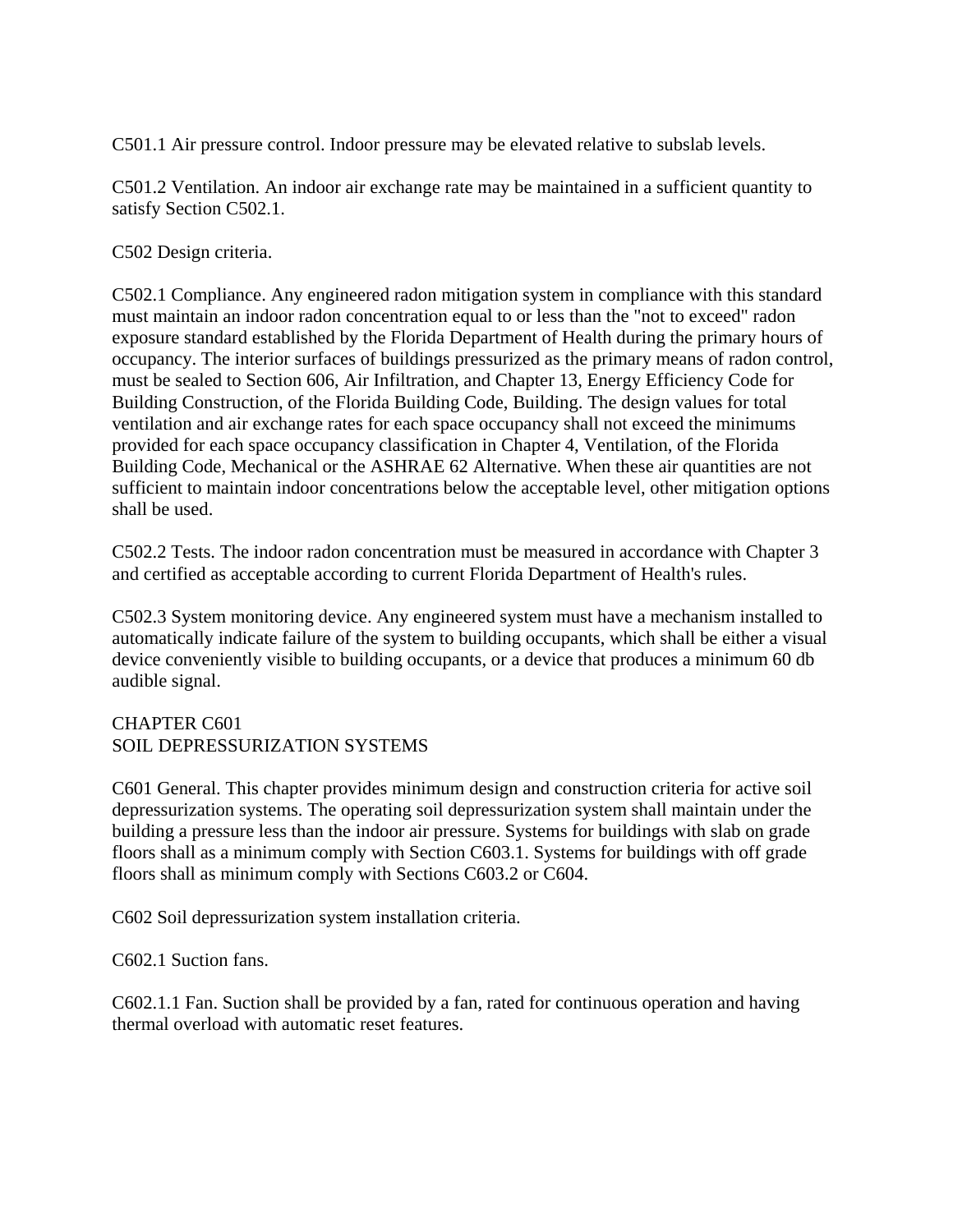C602.1.2 Seal. The suction fan shall be designed and manufactured to provide an air-tight seal between the inlet and outlet ducts and the fan housing. The fan housing must remain air-tight at air pressure equal to the rated maximum operating pressure.

C602.1.3 Rating. The rating specific to system type shall apply (see Sections C603.1 and C603.2).

C602.1.4 Location. The suction fan shall be located where any leakage of air from the exhaust portion of the fan or vent system shall be into outside air. No pressurized portion of the vent system shall pass through conditioned space.

C602.1.5 Power supply. Electrical power shall be supplied to the fan in compliance with the provisions of the National Electric Code and any additional local regulations.

C602.2 System monitoring device. The soil depressurization system shall include a system monitoring device which shall be either a visual device, conveniently visible to building occupants, or a device that produces a minimum 60 db audible signal, activated by the loss of pressure or flow in the vent pipe.

C602.3 Vents.

C602.3.1 Material. Piping material shall be of any type approved by locally adopted codes for plumbing vents.

C602.3.2 Slope. The vent piping shall have a minimum slope of 1/8 inch (3 mm) per foot in order to drain any condensation back to soil beneath the soil gas retarder. The system shall be designed and installed so that no portion will allow the excess accumulation of condensation.

C602.3.3 Terminals. Vent pipes shall be terminated in locations that will minimize human exposure to their exhaust air. Locations shall be above the eave of the roof. To prevent reentrainment of radon, the point of discharge from vents of fan-powered soil depressurization shall meet all of the following requirements: (1) be 10 feet (3048 mm) or more above ground level, (2) be 10 feet (3048 mm) or more from any window, door, or other opening (e.g., operable skylight, or air intake) into conditioned spaces of the structure, and (3) be 10 feet (3048 mm) or more from any opening into an adjacent building. The total required distance [10 feet (3048 mm)] from the point of discharge to openings in the structure shall be measured either directly between the two points or be the sum of measurements made around intervening obstacles. If the point of discharge is at or below any window, door, or other opening into conditioned spaces of the structure the total required distance [10 feet (3048 mm)] shall be measured horizontally between the two points.

C602.3.4 Labeling. All exposed components of the soil depressurization system shall be labeled "SOIL GAS SYSTEM" to prevent accidental damage or misuse. Labels shall be on a yellow band, two inches wide and spaced three feet apart on all components.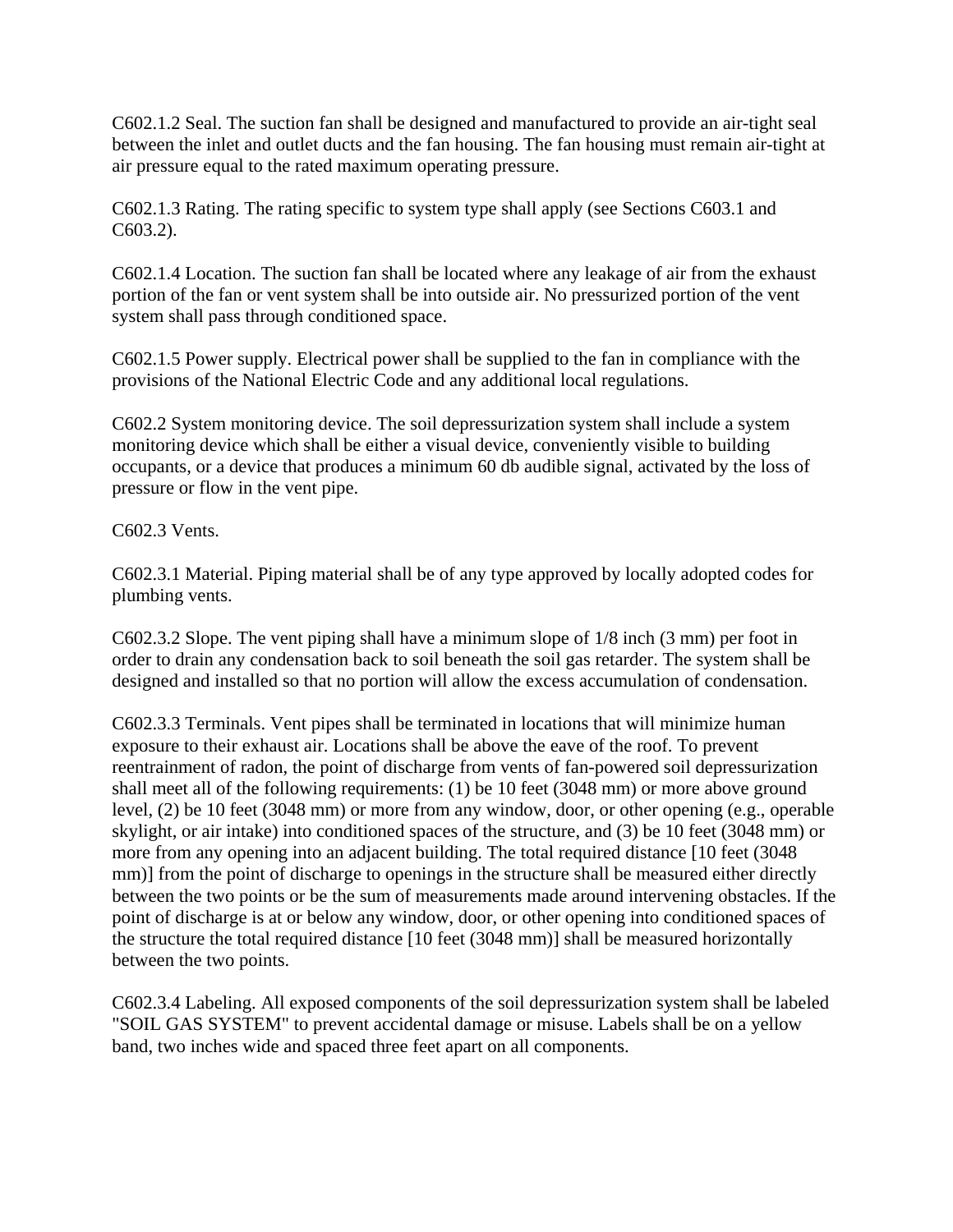C602.3.5 Clearance. All vent piping shall be located in compliance with existing and applicable codes, with regards to clearances from mechanical equipment and flues and notching of structural members. No vent shall penetrate a fire wall or party wall.

C603 Soil depressurization system design criteria.

C603.1 Subslab depressurization systems. Depressurization systems in sands or other granular soils shall as a minimum and within the practical limits posed by the building, meet the following requirements:

C603.1.1 Arrangement. Within the practical limits posed by the building, suction points shall be distributed as nearly equally as possible, and as follows:

1. A maximum of 1,300 square feet (120 m2) per suction point, and

2. Each required suction point shall be located not less than 6 feet (1829 mm) nor more than 18 feet (5486 mm) from the perimeter; and

3. Multiple suction points shall be located within 36 feet (10 973 mm) of each other.

C603.1.2 Pipe size. Suction pipe should be of a size appropriate to the air-flows of the system, a minimum of 1.5 inches (38 mm) in diameter at the fan, and shall not be reduced between the fan outlet and the final termination point.

C603.1.3 Pits. Suction point pits excavated below the slab shall be sized to provide adequate pressure distribution beneath the slab. Dimensions of 22 inches (559 mm) in diameter and 11 inches (279 mm) deep, or excavation of 1 cubic foot (.02832m3) of soil, shall be presumed to meet this requirement. Further the pit shall be filled with 1-inch (25 mm) size gravel.

C603.1.4 Rating. Suction fans must be capable of developing minimum flows appropriate to the system at 1-inch water column pressure. Fans producing 100 cubic foot per minute (cfm) (47 L/s) at 1-inch (.2488 kPa) water column pressure are presumed to meet this requirement.

C603.2 Submembrane depressurization systems.

C603.2.1 General. Submembrane soil depressurization systems are essentially the same as subslab depressurization systems, but without the cover of a concrete slab. The membrane shall be protected from wind uplift in accordance with locally adopted codes. Systems may be of suction pit or continuous ventilation mat design.

C603.2.2 Membrane soilgas retarder. A membrane soil-gas retarder shall consist of a 8 mil or thicker single ply polyethylene sheet or other sheeting material of equal or lower permeability and equal or greater strength. Place sheeting to minimize seams and to cover all of the soil below the building floor. Retarders must provide excellent environmental stress crack resistance, impact strength and high tensile strength including additives to retard polymer oxidation and UV degradation. Where pipes, columns or other objects penetrate the soil-gas retarder, it shall be cut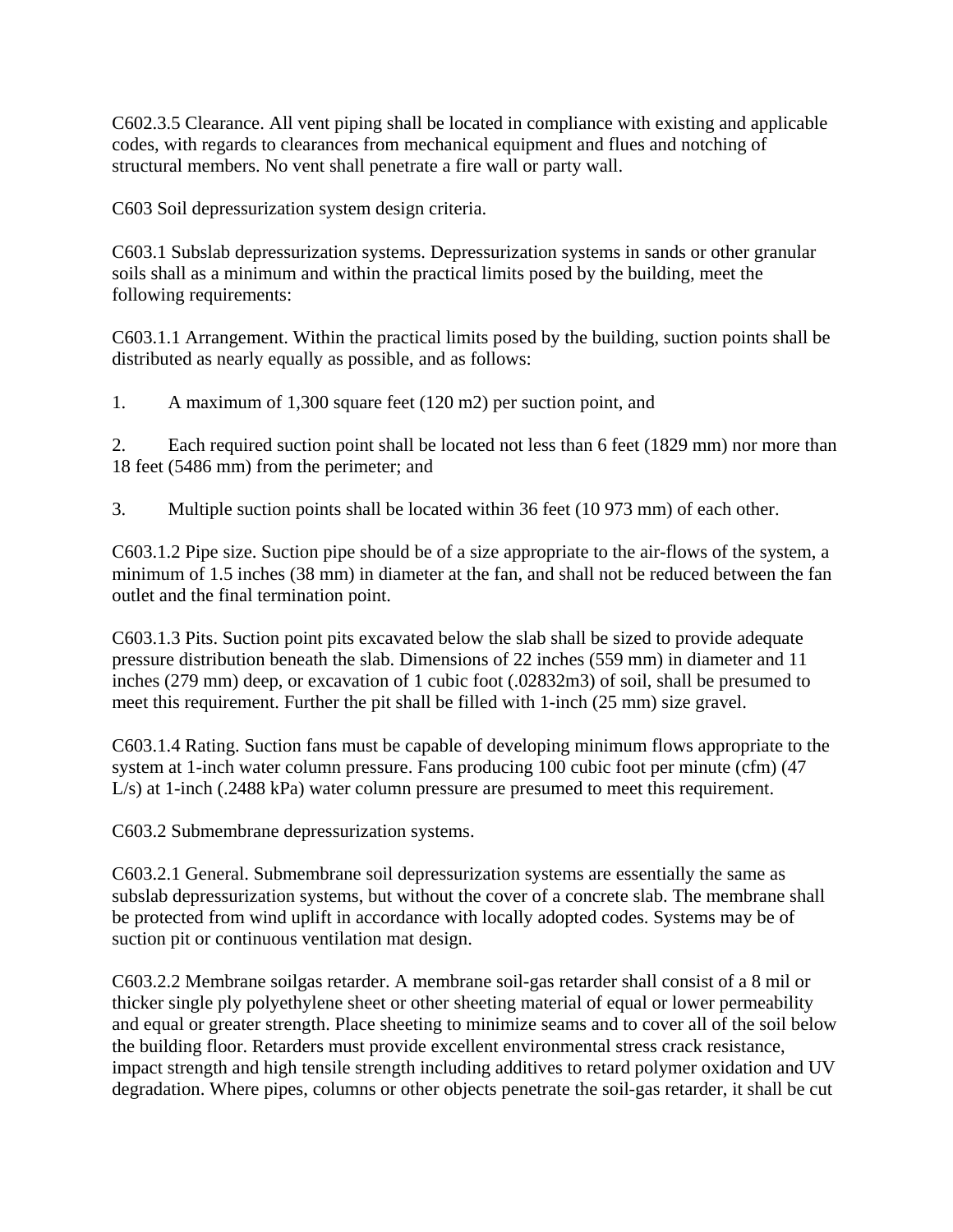and sealed to the pipe, column or penetration. All seams of the membrane shall be lapped at least 12 inches (305 mm). Punctures or tears in the membrane shall be repaired with the same or compatible material.

C603.2.3 Depressurization systems in sands or granular soils with suction pit design. Submembrane soil depressurization systems covering sand or other granular soils shall meet the requirements of Section C602.1, with the suction pits filled with 1-inch (25 mm) size gravel which shall be covered by 1/8-inch (3.1 mm) thick steel plate, 16 gage corrugated sheet metal, or equivalent sheets of other termite resistant structural materials, in compliance with existing and applicable codes.

C603.2.4 Depressurization systems in sands or granular soils with continuous ventilation mat(s) design. Depressurization systems in sands or other granular soils and utilizing a continuous ventilation mat shall have at least 216 square inches (.14 m2) of suction area per lineal foot and shall meet the following requirements:

603.2.4.1 Arrangement. Suction points shall be equally distributed as follows:

1. The suction point should be centrally located along the length of each unconnected strip of mat; and

2. Mat strips should be oriented along the central axis of the longest dimension of the crawlspace; and

3. A minimum of one strip shall be used for crawlspaces having widths up to 50 feet (15 240 mm) [Additional strips should be added for each additional crawlspace width of up to 50 feet (15 240 mm) width.]; and

4. The mat strip shall extend to not closer than 6 feet (1829 mm) of the inner stemwall at both ends of the building; and

5. A separate suction point and fan shall be installed for each 100 feet (30 480 mm) linear length of ventilation mat.

C603.2.4.2 Pipe size. Suction pipe shall be a minimum 3-inch (78 mm) diameter and shall be carried full size to the final termination point.

C603.2.4.3 Rating. Suction fans must be capable of developing minimum flows of at least 100 cfm (47 L/s) at 1-inch (.2488 kPa) water column pressure.

C604 Crawl space ventilation.

C604.1 Active ventilation of the crawlspace. Structures that rely upon active (fan-driven) ventilation of the crawl pace for radon control, shall utilize fans rated for continuous operation, and shall be equipped with a fan failure warning device as specified in Section 603.2, and shall have a thermal overload with automatic reset feature.